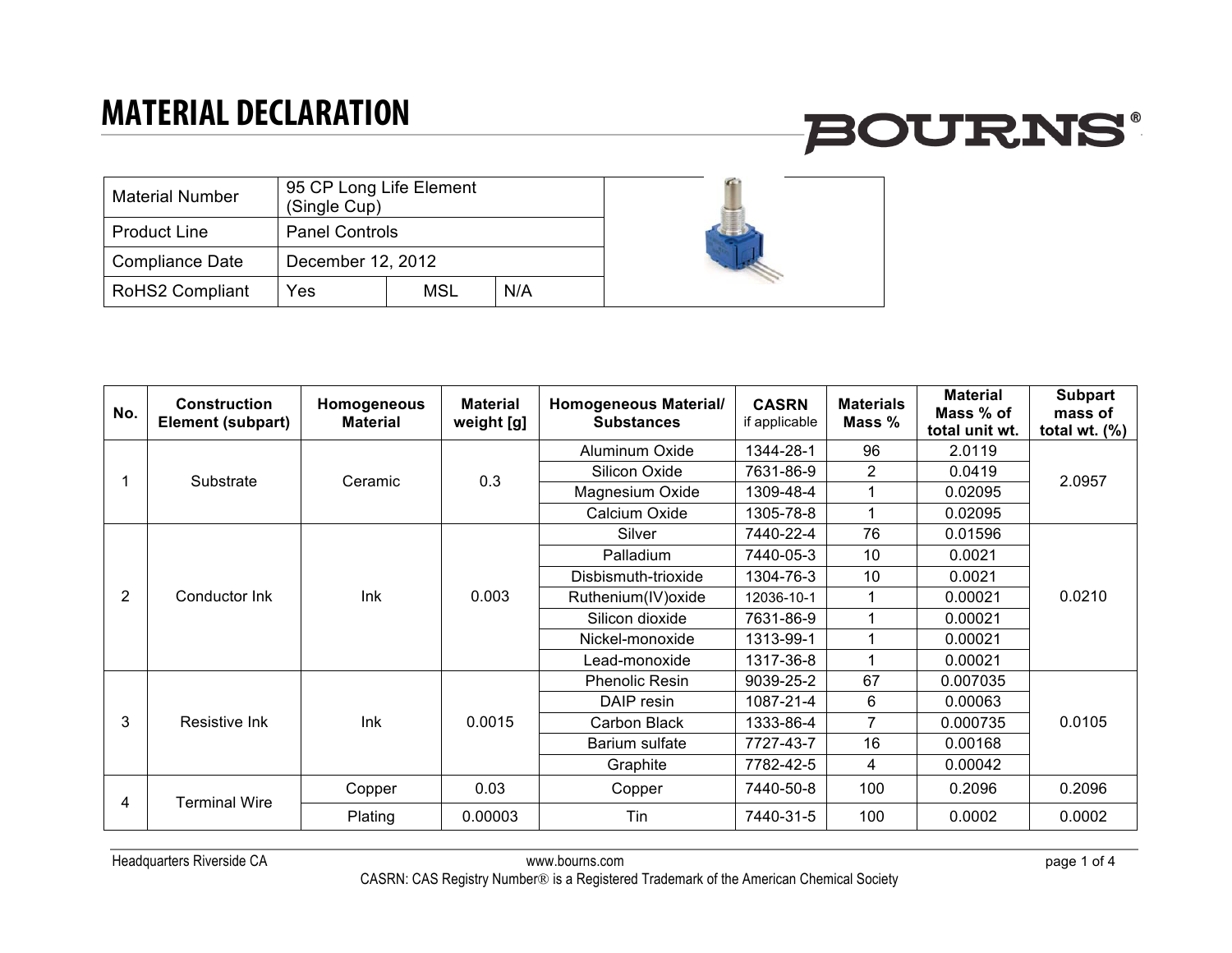# **BOURNS®**

|                |                       | Strip Laminated | 0.05   | Copper                               | 7440-50-8       | 70               | 0.24451   | 0.3493        |
|----------------|-----------------------|-----------------|--------|--------------------------------------|-----------------|------------------|-----------|---------------|
|                |                       |                 |        | <b>Zinc</b>                          | 7440-66-6       | 30               | 0.10479   |               |
|                |                       |                 |        | <b>Nickel</b>                        | 7440-02-0       | 18               | 0.050292  | 0.2794        |
|                |                       | Spacer Strip    | 0.04   | Copper                               | 7440-50-8       | 55               | 0.15367   |               |
|                |                       |                 |        | <b>Zinc</b>                          | 7440-66-6       | 27               | 0.075438  |               |
|                |                       |                 | 0.0015 | Tin                                  | 7440-31-5       | 94.2             | 0.009891  | 0.0105        |
| 5              |                       | Solder Inlay    |        | Silver                               | 7440-22-4       | 5                | 0.000525  |               |
|                | <b>Contact Spring</b> |                 |        | <b>Bismuth</b>                       | 7440-69-9       | 0.3              | 0.0000315 |               |
|                |                       |                 |        | Impurities                           |                 | 0.5              | 0.0000525 |               |
|                |                       |                 | 0.03   | Palladium                            | 7440-05-3       | 35               | 0.07336   |               |
|                |                       |                 |        | Silver                               | 7440-22-4       | $\overline{30}$  | 0.06288   | 0.2096        |
|                |                       |                 |        | Copper                               | 7440-50-8       | 14               | 0.029344  |               |
|                |                       | Wire            |        | Platinum                             | 7440-06-4       | 10               | 0.02096   |               |
|                |                       |                 |        | Gold                                 | 7440-57-5       | 10               | 0.02096   |               |
|                |                       |                 |        | Zinc                                 | 7440-66-6       | $\mathbf{1}$     | 0.002096  |               |
|                | <b>Brass Shaft</b>    | <b>Brass</b>    | 7.00   | Copper                               | 7440-50-8       | 61.5             | 30.0737   | 48.9003       |
| 6              |                       |                 |        | Zinc                                 | 7440-66-6       | 35.4             | 17.3107   |               |
|                |                       |                 |        | Lead                                 | 7439-92-1       | $\overline{3.1}$ | 1.5159    |               |
|                |                       | Nickel plating  | 0.07   | <b>Nickel</b>                        | 7440-02-0       | 100              | 0.4890    | 0.4890        |
|                | Rotor                 | <b>PBT</b>      | 1.95   | Glass                                | 65997-17-3      | 30               | 4.08666   | 13.6222       |
|                |                       |                 |        | Poly(butylene terephthalate)         | 30965-26-5      | 55               | 7.49221   |               |
| $\overline{7}$ |                       |                 |        | <b>Brominated flame</b><br>retardant | Trade<br>secret | 11               | 1.498442  |               |
|                |                       |                 |        | Antimony Oxide                       | 1309-64-4       | $\overline{4}$   | 0.544888  |               |
| 8              | Body                  | <b>PBT</b>      | 2.65   | Glass                                | 65997-17-3      | 30               | 5.55369   |               |
|                |                       |                 |        | Poly(butylene terephthalate)         | 30965-26-5      | 55               | 10.181765 |               |
|                |                       |                 |        | <b>Brominated flame</b><br>retardant | Trade<br>secret | 11               | 2.036353  | 18.5123       |
|                |                       |                 |        |                                      |                 | Antimony Oxide   | 1309-64-4 | 4<br>0.740492 |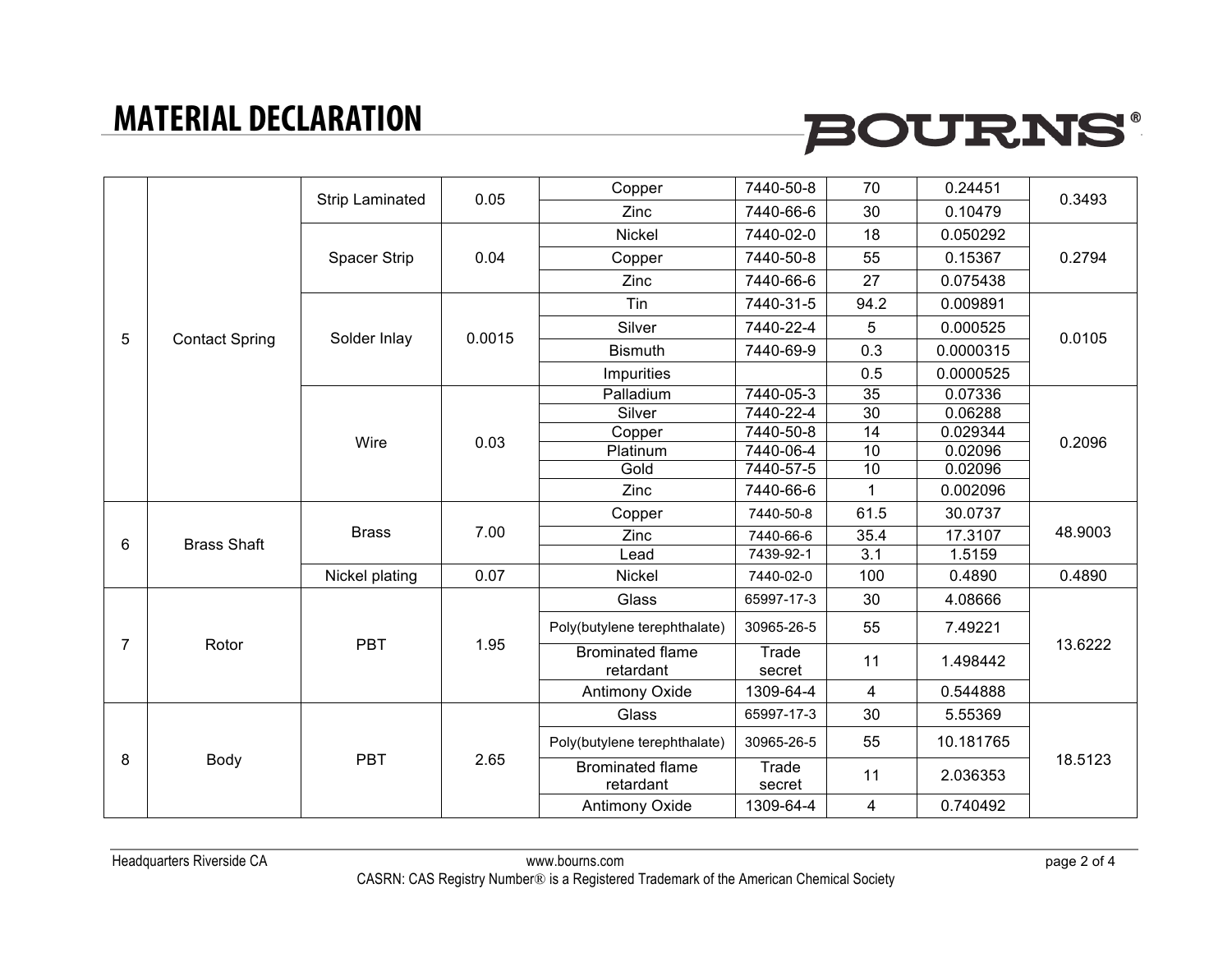# **BOURNS®**

| 9  | <b>Bushing</b>    | Aluminum                     | 1.2          | Aluminum                             | 7429-90-5       | 93.7           | 7.9793983  |        |
|----|-------------------|------------------------------|--------------|--------------------------------------|-----------------|----------------|------------|--------|
|    |                   |                              |              | Copper                               | 7440-50-8       | 5.5            | 0.4683745  | 8.3829 |
|    |                   |                              |              | <b>Bismuth</b>                       | 7440-69-9       | 0.4            | 0.0340636  |        |
|    |                   |                              |              | Lead                                 | 7439-92-1       | 0.4            | 0.0340636  |        |
|    |                   | Plating                      | 0.0011       | Nickel                               | 7440-02-0       | 100            | 0.0078     | 0.0077 |
|    |                   |                              |              | Glass                                | 65997-17-3      | 30             | 1.38399    | 4.5407 |
|    |                   |                              | 0.65<br>0.05 | Poly(butylene terephthalate)         | 30965-26-5      | 55             | 2.537315   |        |
| 10 | <b>Rear Cover</b> | <b>PBT</b>                   |              | <b>Brominated flame</b><br>retardant | Trade<br>secret | 11             | 0.507463   |        |
|    |                   |                              |              | Antimony Oxide                       | 1309-64-4       | $\overline{4}$ | 0.184532   |        |
|    |                   |                              |              | Carbon                               | 7440-44-0       | 0.2            | 0.0007098  |        |
|    |                   | <b>Carbon Steel</b>          |              | Manganese                            | 7439-96-5       | 0.8            | 0.0028392  | 0.3493 |
|    |                   |                              |              | Phosphorus                           | 7723-14-0       | 0.03           | 0.00010647 |        |
|    | Drive Pin         |                              |              | Sulfur                               | 7704-34-9       | 0.05           | 0.00017745 |        |
| 11 |                   |                              |              | Silicon                              | 7440-21-3       | 0.35           | 0.00124216 |        |
|    |                   |                              |              | Aluminum                             | 7429-90-5       | 0.05           | 0.00017745 |        |
|    |                   |                              |              | Iron                                 | 7439-89-6       | 98.52          | 0.34964748 |        |
|    |                   | Plating                      | 0.0001       | Zinc                                 | 7440-66-6       | 100            | 0.0007     | 0.0007 |
| 12 | Washer            | Teflon                       | 0.007        | Polytetrafluoroethylene              | 9002-84-0       | 15             | 0.007455   | 0.0489 |
|    |                   |                              |              | 1-Dichloro-1-Fluoroathane            | 1717-00-6       | 85             | 0.042245   |        |
| 13 | Washer            | Teflon                       | 0.0036       | Polytetrafluoroethylene              | 9002-84-0       | 15             | 0.00384    | 0.0252 |
|    |                   |                              |              | 1-Dichloro-1-Fluoroethane            | 1717-00-6       | 85             | 0.02176    |        |
|    | Spring Washer     | Beryllium<br>0.031<br>Copper |              | Copper                               | 7440-50-8       | 98.1           | 0.21582    | 0.2166 |
| 14 |                   |                              |              | Silicon                              | 7440-21-3       | 0.2            | 0.00044    |        |
|    |                   |                              |              | Beryllium                            | 7440-41-7       | 1.5            | 0.0033     |        |
|    |                   |                              |              | Aluminum                             | 7429-90-5       | 0.2            | 0.00044    |        |